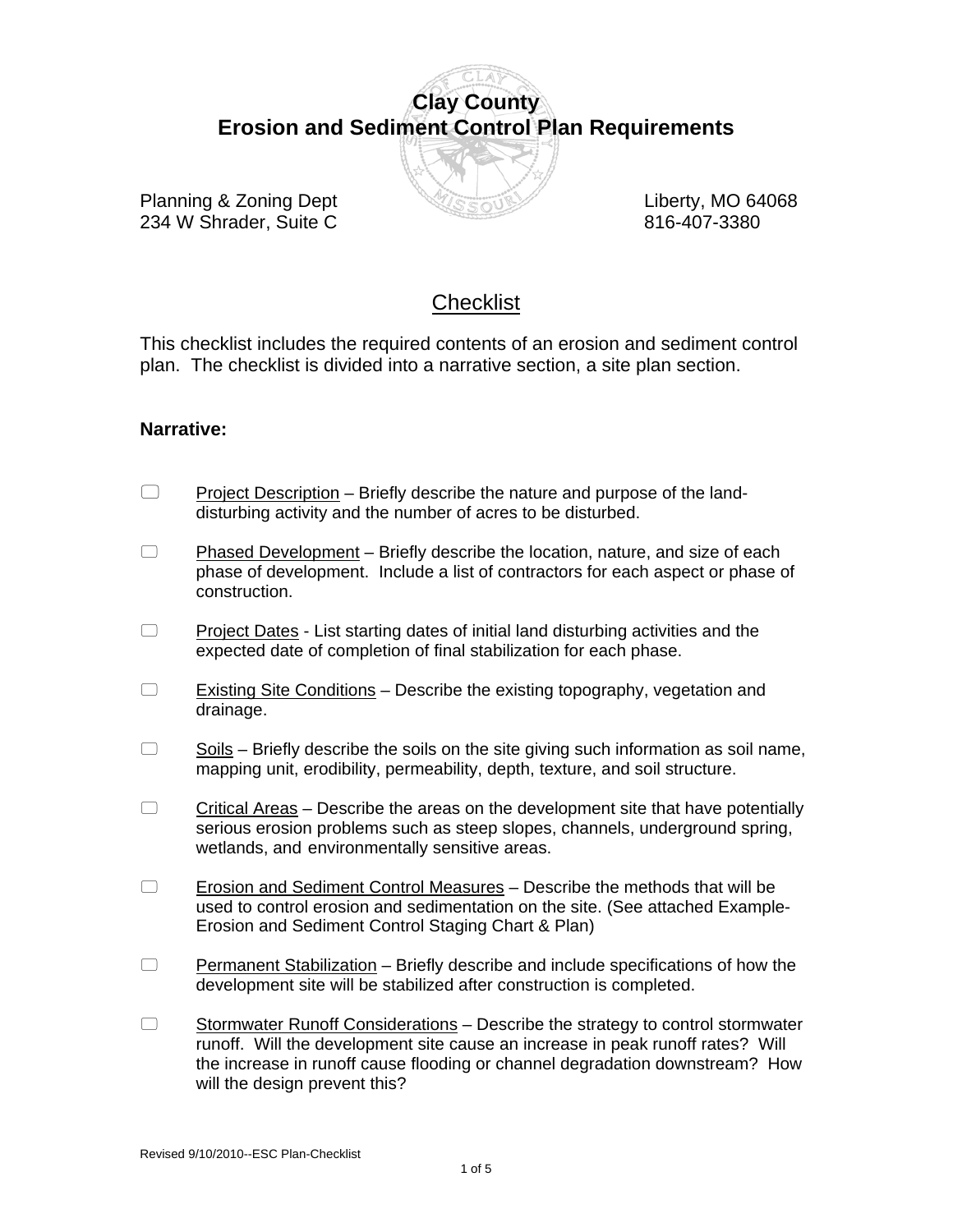- $\Box$  Calculations Show detailed calculations for the design of temporary sediment basins, diversions, channels, etc. Include calculations for pre- and post – development runoff.
- $\Box$  Inspection and Maintenance Include a schedule of regular inspections and repairs of erosion and sediment control structures.
- $\Box$  Spill Prevention and Material Management Practices Provide a plan of methods to manage materials and spills during construction.

#### **Site Plan:**

#### *General Information:*

- $\Box$  General Information Include information such as title block, scale, and legend on the site plan.
- $\Box$  Vicinity Map Include a small map locating the site and adjacent watersheds in the surrounding area. Include any landmarks which might assist in locating the site.
- $\Box$  Indicate North Include north arrows on all plan sheets.

#### *Existing Conditions Plan:*

- $\Box$  Existing Contours Show existing contours of the site.
- $\Box$  Existing Vegetation Show existing tree lines, grassed areas, or unique vegetation.
- $\Box$  Soils Show the boundaries of different soil types.
- Existing Drainage Patterns –Show the direction of flow for different drainage areas. Include the acreage of each drainage area.
- $\Box$  Critical Areas Indicate all steep slopes, channels, wetlands, underground springs, and environmentally sensitive areas.

#### *Proposed Plan:*

- Proposed Contours Show the proposed contours of the site. *(shading preferred)*
- □ Proposed Drainage Patterns Show the direction of flow for different drainage areas. Include the acreage of each drainage area.
- □ Structural/Non-Structural/or Additional BMP Guidance Show permanent or temporary sediment basins, detention areas or ponds to be used as detention, bio-retention, diversions, design of channels, etc.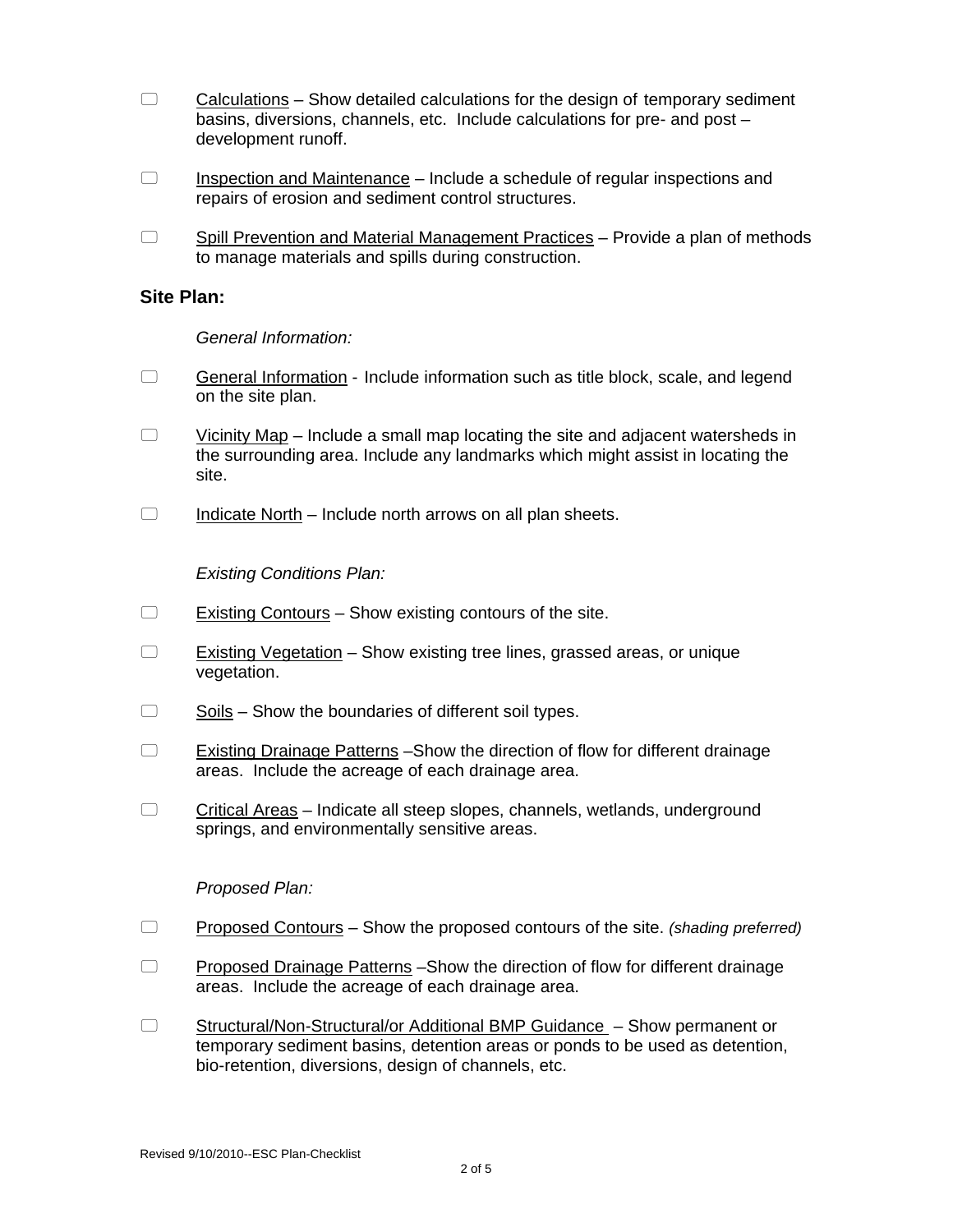- $\Box$  Environmental Site Design Strategies (ESD) Show techniques used such as; stream buffers, less impervious surface (narrower streets, etc), connected green spaces, pocket parks, strategically placed green infrastructure-such as rain gardens, bioswales, stormwater wetlands, infiltration trenches, perimeter sand filters and similar practices to collect and treat small storm runoff, low impact development (LID) practices or stormwater control measures (SCM's).
- $\Box$  Construction Access Show the access on which construction traffic will be entering and exiting the construction site.
- $\Box$  Staging Area Indicate the area on which the construction equipment and materials will be stored.

#### **Other Permits Required:**

- C Land Disturbance Permit (MoDNR)
- Section 401
- Section 404
- $\Box$  Other State applicable permits
- $\Box$  Other Local applicable permits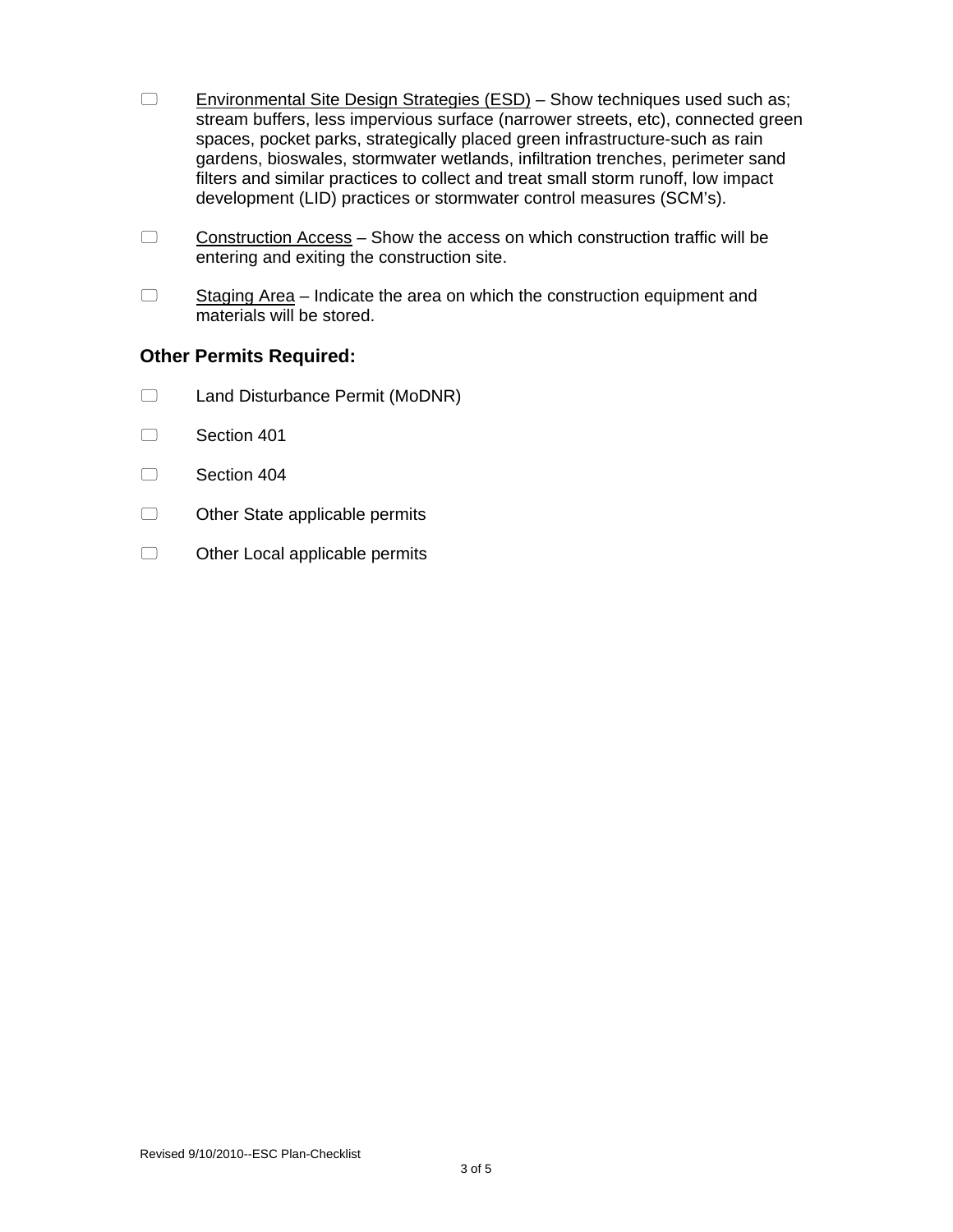## **EXAMPLE EROSION AND SEDIMENT CONTROL STAGING CHART**

| <b>Project Stage</b>                      | <b>BMP</b><br><b>Plan Ref</b><br>No. | <b>BMP Description</b>                          | <b>Remove</b><br>after<br>Stage: | <b>Notes:</b>                                                                                                 |
|-------------------------------------------|--------------------------------------|-------------------------------------------------|----------------------------------|---------------------------------------------------------------------------------------------------------------|
|                                           |                                      | <b>Construction Fence</b>                       | D                                | Place at edge of natural stream corridor.                                                                     |
| A – Prior to Land                         |                                      |                                                 |                                  | Remove only when graded areas have sufficient                                                                 |
| disturbance/Sanitary Sewer                |                                      | <b>Temporary Earth Diversion Dike</b>           | D                                | ground cover established.                                                                                     |
| Installation                              | 3                                    | <b>Construction Entrance &amp; Staging Area</b> | D                                |                                                                                                               |
|                                           |                                      |                                                 |                                  | Convert to detention basin after 80% of lots are built                                                        |
|                                           |                                      | <b>Temporary Sediment Basin</b>                 |                                  | out.                                                                                                          |
|                                           |                                      | <b>Sediment Fence</b>                           | C                                | Place 5' beyond toe slope of soil stockpile area.                                                             |
| B – Mass Grading                          | 6                                    | <b>Sediment Fence</b>                           | E.                               | Place at ROW line                                                                                             |
| C - Storm Sewer<br>Installation           |                                      | <b>Inlet Protection</b>                         | E.                               | Use Block & Gravel protection prior to street paving.<br>Use gravel bag inlet protection after street paving. |
| D - After Street                          |                                      |                                                 |                                  | Where indicated adjacent to street - place at back of                                                         |
| Construction/Ready for<br><b>Building</b> |                                      | <b>Sediment Fence</b>                           |                                  | curb.                                                                                                         |
|                                           | 9                                    | Seeding and Mulching                            | N/A                              |                                                                                                               |
| $E -$ During Building                     |                                      |                                                 |                                  |                                                                                                               |
| Construction until closure of             |                                      |                                                 |                                  |                                                                                                               |
| <b>Land Disturbance Permit</b>            |                                      |                                                 |                                  |                                                                                                               |